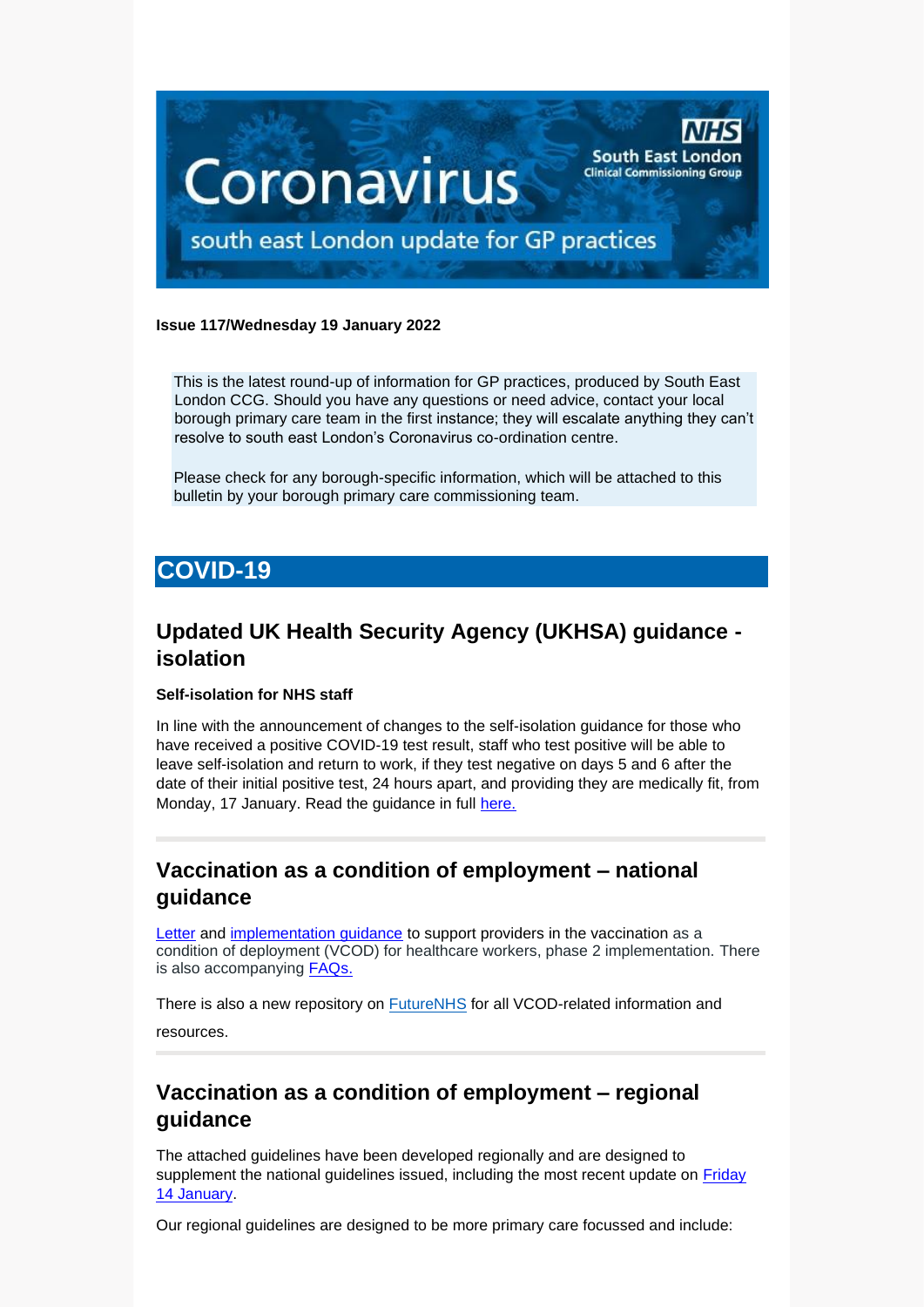- 1. [A VCOD algorithm to aid decision making about preparing for VCOD, engaging](https://selondonccg.nhs.uk/wp-content/uploads/2022/01/Primary-Care-VCOD-algorithm.pdf)  [staff and implementing changes to people's contracts](https://selondonccg.nhs.uk/wp-content/uploads/2022/01/Primary-Care-VCOD-algorithm.pdf)
- 2. [A draft policy that practices can adapt and adopt locally](https://selondonccg.nhs.uk/wp-content/uploads/2022/01/VCOD-draft-policy-for-General-Practice.docx)
- 3. [VCOD FAQs for practice partners and staff](https://selondonccg.nhs.uk/wp-content/uploads/2022/01/VCOD-FAQs-for-Primary-Care-employers.pdf)
- 4. [Equality impact assessment template](https://selondonccg.nhs.uk/wp-content/uploads/2022/01/VCOD-equality-impact-assessment-template.docx)
- 5. [Risk assessment and business continuity template](https://selondonccg.nhs.uk/wp-content/uploads/2022/01/VCOD-risk-assessment-and-business-continuity.pptx)
- 6. [Overview of legal considerations regarding VCOD](https://selondonccg.nhs.uk/wp-content/uploads/2022/01/DAC-Beachcroft-VCOD-overview-Dec-21.pdf)
- 7. [PHE guidance on conversations with staff re vaccinations](https://selondonccg.nhs.uk/wp-content/uploads/2022/01/PHE-Confident-vaccine-conversations.pdf)

#### **REMINDER - Payments changes**

A reminder that the changes set out in the LVS Update of 21 December 2021 are:

- An increase to the Item of Service (IoS) fee to £15 per COVID-19 vaccination administered on weekdays, and Saturdays from 1 December 2021 to 31 January 2022.
- An increase to the IoS fee to £20 per COVID-19 vaccination administered on a Sunday or Bank Holidays, and, in light of the further vaccination effort required in response to the Omicron variant, to £20 from 25 December 2021 to 3 January 2022 inclusive.
- An increase in the supplement for all doses to housebound patients from £20 to £30 until 31 December, backdated to 16 September 2021 for those already carried out (note that this is a change from the Operational Note, which stated this would be payable for 3<sup>rd</sup> primary and booster doses for housebound patients).
- A temporary supplement of £10 for all doses to severely immunosuppressed people from 1 December to 31 January 2022.

The changes are summarised in the table [here](https://future.nhs.uk/P_C_N/viewdocument?docid=121348293&done=DOCCreated1&fid=24899536).

Please be aware that these temporary IoS fee and supplementary payment increases will be paid via a separate and additional payment. These payments will be made once activity is declared. We plan to make the additional payments based on activity declared (that attracts the increased fee) at three points:

- i. activity declared up to and including the February declaration window;
- ii. any activity declared in the March declaration window; and
- iii. any activity declared in the May declaration window (but taking account of both April and May declarations).

These payments will be made separately from those payments for which you have made claims for the standard IoS fee of £12.58 or standard supplementary payment of £10.00. Such claims for standard fees and payments will be made in the normal way at the usual times.

And finally, it was communicated in November that the grace period for declaration of COVID-19 vaccination activity changed to six months, however on review it is to remain at three months.

# **COVID-19 testing and reporting**

Regular antigen testing of all practice staff is critical to protect staff and patients and slow the spread of Covid-19. Staff testing is vital - even after vaccination. ALL test results regardless of outcome must be reported. Find out more [here](https://selondonccg.nhs.uk/wp-content/uploads/2022/01/Key-messages-for-GP-weekly-bulletin-14-January-2022.pdf) in our weekly update and below:

**Staff testing**: Reminder that all staff vaccinated or unvaccinated, should still be undertaking twice weekly asymptomatic testing using lateral flow test kits obtained from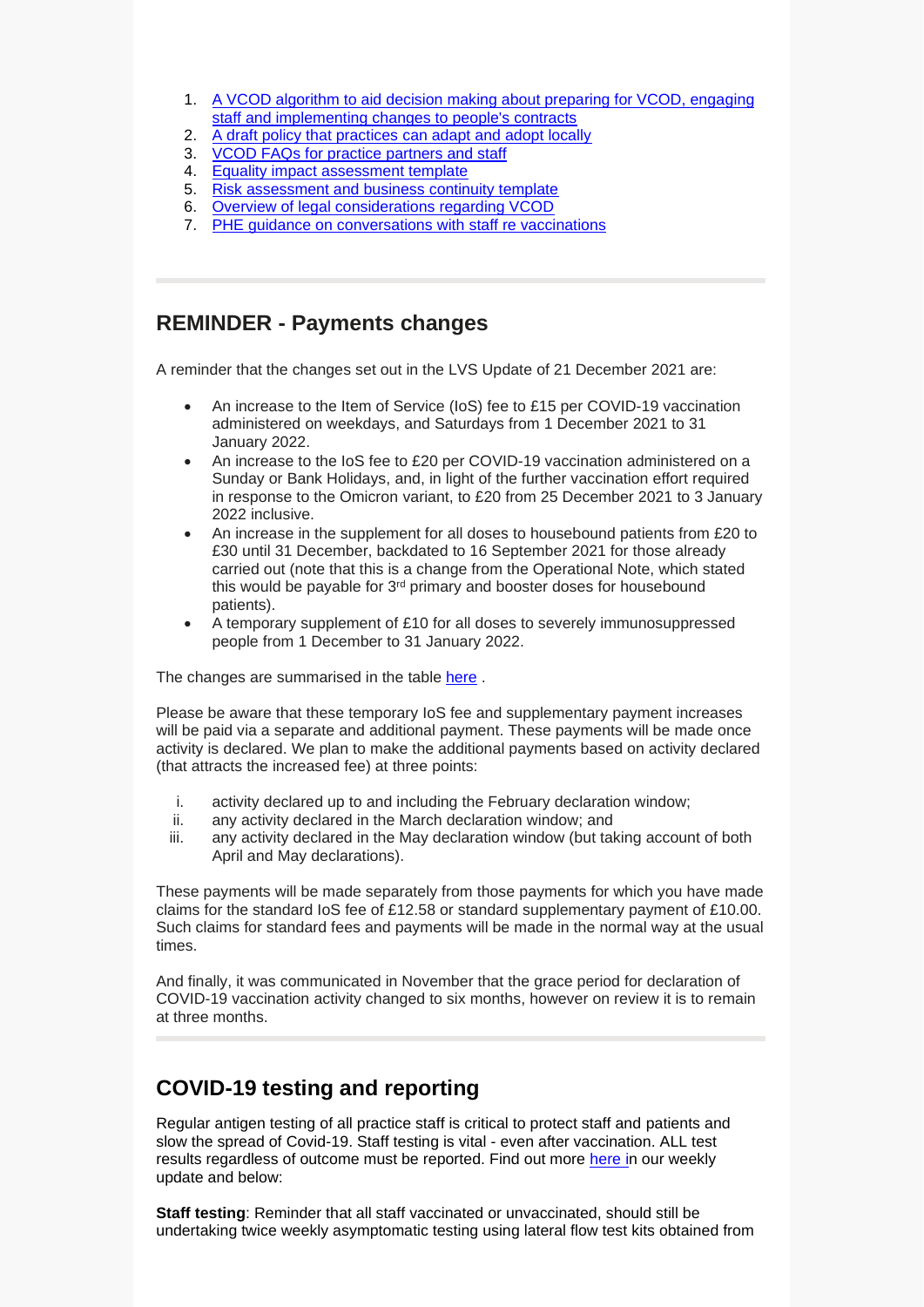the .gov website (See below) and reporting ALL results on the government website. This is still needed to protect staff, colleagues, family member and patients within their care. It is advised when reporting to set up an account, this makes it quicker to report subsequent test results as previous information is pre-populated. You can also can the QR code on the test cartridge in cases where the text is too small to read easily.

**Lateral flow test kits for vaccination sites:** Please note that staff and volunteers should be accessing test kits via the national government website and should be testing and reporting before attending site. Order: [https://www.gov.uk/order-coronavirus-rapid](https://www.gov.uk/order-coronavirus-rapid-lateral-flow-tests)[lateral-flow-tests](https://www.gov.uk/order-coronavirus-rapid-lateral-flow-tests) and Report: [Report a COVID-19 rapid lateral flow test result -](https://www.gov.uk/report-covid19-result) GOV.UK [\(www.gov.uk\).](https://www.gov.uk/report-covid19-result) However, sites are still encouraged to hold a small supply for emergency use in cases where staff or volunteers turn up without having tested. Please let the SEL CCG Testing Team [selccg.covidtesting@nhs.net](mailto:selccg.covidtesting@nhs.net) know if you need any small supplies for emergency use and we will support obtaining a small number of kits from our Local Authority Partners.

**PCR kits in surgeries:** Reminder that GP practices should have a small stock of PCR kits for use in emergencies for staff or patients who present with possible covid symptoms. Assistance in ordering these can be made via the Specialist Team via 119. Please follow the link for information. [https://www.gov.uk/government/publications/covid-](https://www.gov.uk/government/publications/covid-19-testing-in-general-practice)[19-testing-in-general-practice](https://www.gov.uk/government/publications/covid-19-testing-in-general-practice)

Changes to collection of lateral flow kits from local sites and pharmacies: Many collection sites are now requiring a 'collection code' before issuing up to 2 lateral flow test kits (7 tests in each box). The code can be obtained by following the information on the government website [https://test-for-coronavirus.service.gov.uk/collect-lateral-flow](https://test-for-coronavirus.service.gov.uk/collect-lateral-flow-kits)[kits](https://test-for-coronavirus.service.gov.uk/collect-lateral-flow-kits) to obtain a collect code via text and email. Alternatively, some collection points are displaying a QR code which can be scanned to access a form which once completed will generate a collect code.

Lateral flow Instructions in other languages: SEL have successfully managed to petition for the 3 main languages used by Afghanistan's to support the many other translations already available. These can now be found on the government website: <https://www.gov.uk/guidance/covid-19-self-test-help>

Any testing questions please contact [avril.satchwell@nhs.net](mailto:avril.satchwell@nhs.net) Head of SEL CCG Covid Testing or the wider SEL Testing Team at [selccg.covidtesting@nhs.net](mailto:selccg.covidtesting@nhs.net)

# **GP Updates**

## **New target date for the implementation of statutory arrangements for Integrated Care Systems**

A new target date of 1 July 2022 has been set for the implementation of statutory arrangements for Integrated Care Systems (ICS) and the establishment of Integrated Care Boards (ICB), subject to the passage of the legislation through Parliament. This change is to allow sufficient time for the remaining parliamentary stages of the Health and Care Bill. Current statutory arrangements will remain in place until July, these include CCGs, which will continue to conduct business through existing governing bodies, and NHS England and Improvement retaining all direct commissioning responsibilities not already delegated to CCGs. The first quarter of 2022/23 will serve as a continued preparatory period.

Joint working arrangements have been in place at a system level in south east London for some time, and there has been significant progress already made in preparing for the establishment of a statutory ICS, including recruitment of our designate ICB Chair, Richard Douglas, and designate ICB Chief Executive, Andrew Bland. Systems have been asked to continue to prepare in line with guidance already set out by NHS England. NHS South East London CCG will adjust implementation plans for the closure of the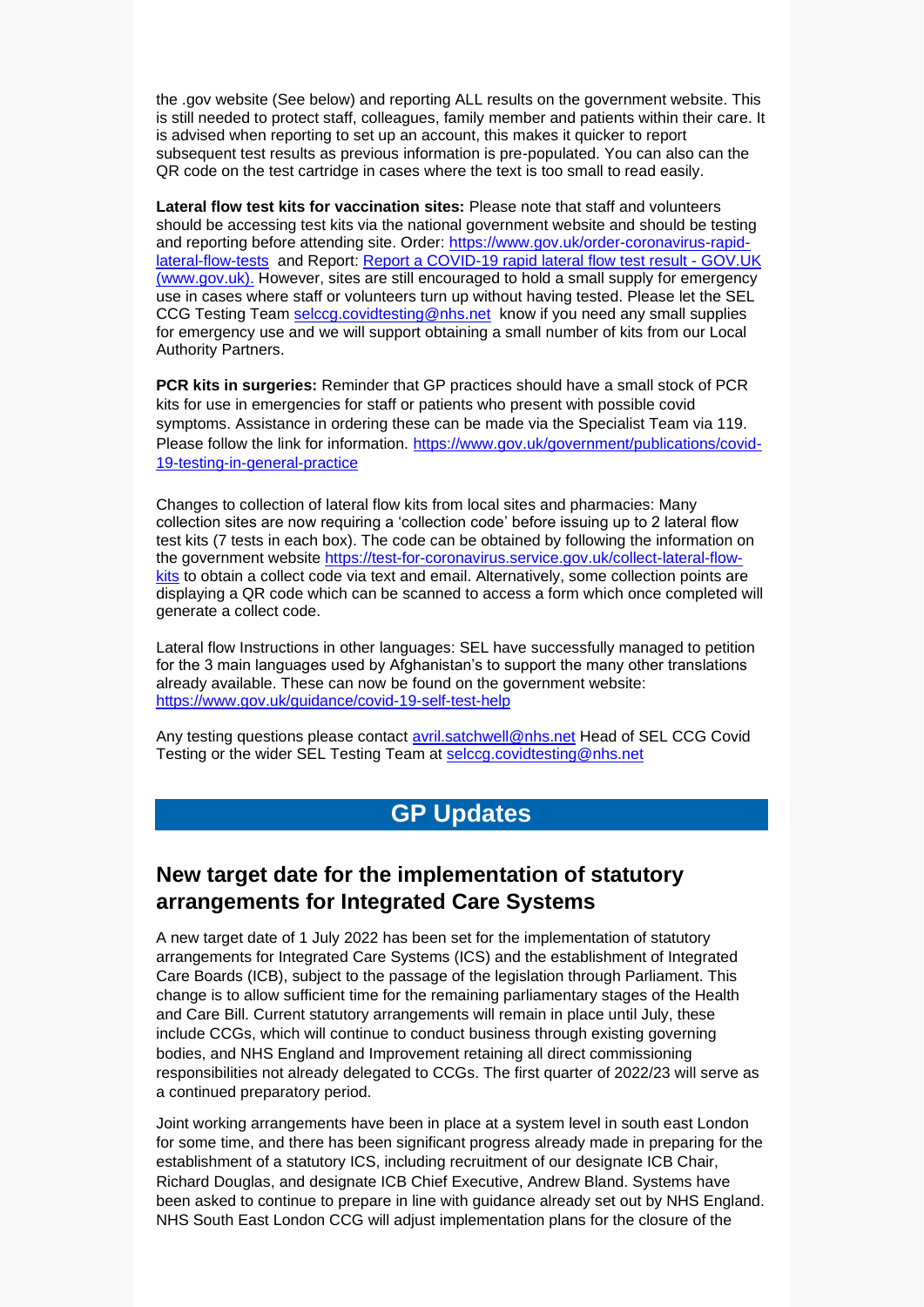CCG and establishment of the ICB, and will continue to progress recruitment to other designate ICB leadership teams for formal transition from 1 July.

The continued development of our ICS remains a priority, to support joint working arrangements in managing the pandemic and accelerate local health and care service transformation to improve outcomes and reduce inequalities.

#### **Ensuring the delivery of annual health checks for people with severe mental illnesses and people with a learning disability**

Please see NHSE/I [letter](https://selondonccg.nhs.uk/wp-content/uploads/2022/01/B1268_Letter-re-delivery-of-annual-health-checks-for-people-with-severe-mental-illnesses-andor-learning-disability_January-22.pdf) from 12 January regarding the delivery of annual health checks for people with SMI and/or a learning disability.

#### **For action - recording patient ethnicity data**

It is vital that ethnicity is categorised and recorded accurately at all points of contact within GP Practices and other health settings in order to ensure that the needs of all people are recognised and addressed. Please read the notice from the London Immunisation team in [full here.](https://selondonccg.nhs.uk/wp-content/uploads/2022/01/Recording-patient-ethnicity-data.pdf)

## **Notification of call/recall of school-aged children for flu vaccination**

A national call/recall for school aged children who have yet to receive their flu vaccine has gone out. Please see attached an up-to-date [list of contact details](https://selondonccg.nhs.uk/wp-content/uploads/2022/01/School-Aged-Vaccination-Providers-January-2022-Contact-Details.docx) for the school aged providers for you to signpost any parents/guardians should any of them try and contact the practices. The cohorts being contacted are Reception to Year 11 children and they are being signposted to contact 119.

**This is for information for practices only, practices aren't expected to vaccinate these children UNLESS the child is in an at-risk group as they can receive their vaccination at either the practice or in a school clinic.**

If you have any queries in relation to this communication, please contact us directly at [england.londonimms@nhs.net](mailto:england.londonimms@nhs.net)

#### **The national communication which went out is below for reference:**

IMS Flu scheduling today has identified the school aged children eligible to receive a flu vaccination to whom a prompt to get this vaccine needs to be sent. We are currently processing the data and there will be an update with the number of SMS/emails/letters to be sent each day. Expected dispatch dates are as per the table. **[A letter](https://selondonccg.nhs.uk/wp-content/uploads/2022/01/Flu_Invite_SchoolAged-13.01.2022_1506.pdf)** will go if no valid mobile is available/SMS fails to deliver.

| <b>Description</b>                         | <b>Dispatch date</b> | <b>Received date</b> |
|--------------------------------------------|----------------------|----------------------|
| SMS Invitations to school aged children    | 17/01/2022           | 17/01/2022           |
|                                            | 18/01/2022           | 18/01/2022           |
| Email Invitations to school aged children  | 17/01/2022           | 17/01/2022           |
|                                            | 18/01/2022           | 18/01/2022           |
| Letter Invitations to school aged children | 18/01/2022           | 20/01/2022           |
|                                            | 19/01/2022           | 21/01/2022           |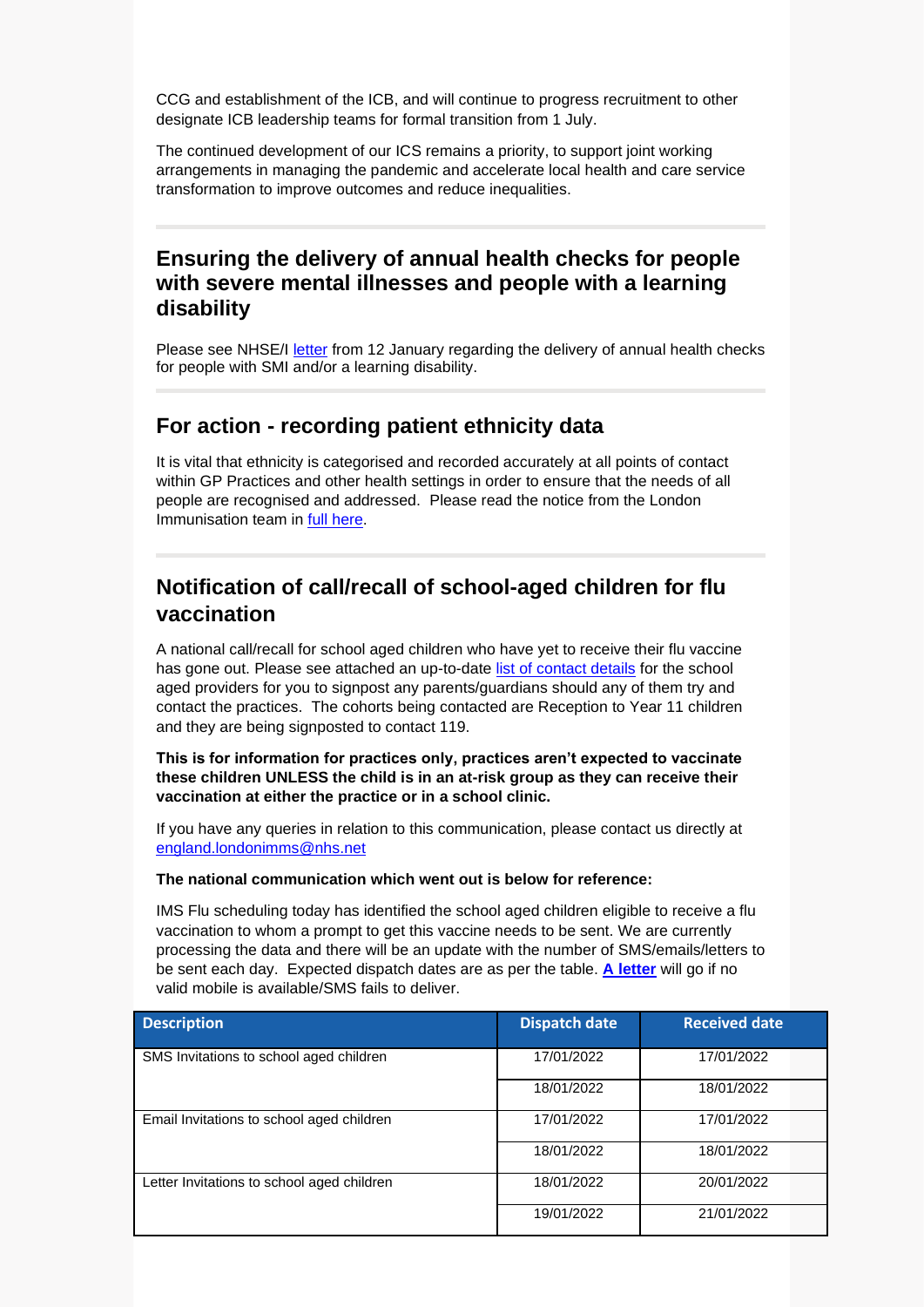## **National GP patient survey launches**

The national GP patient survey launched last week and is open for three months. A random sample of patients will be invited to take part in the survey. Practices can promote the survey to try and achieve a higher response rate by:

- Displaying posters which are available in a range of languages here: [GP Patient](https://gp-patient.co.uk/promote)  Survey – [Promote \(gp-patient.co.uk\).](https://gp-patient.co.uk/promote)
- Promote on your practice website
- Via social media they survey team can provide you with images to use on Face Book and Twitter
- Discussion with your PPG

For further information and resources, such as posters and social media images, email [england.insight-queries@nhs.net.](mailto:england.insight-queries@nhs.net)

## **Quarterly reminder Audi-Systems user access controls**

Reminder to GP practices and staff to ensure that following any changes to staff roles or when staff leave an organisation that access to the Care Identity Service (Smartcards) and other clinical IT systems are updated or revoked. Read more [here.](https://selondonccg.nhs.uk/wp-content/uploads/2022/01/20220112-Bulletin-RA-Audit-due-Q.pdf)

# **Compliance for NHS National data opt-out 31 March 2022**

GP practices must comply with the national data opt-out policy by  $31<sup>st</sup>$  March 2022 and confirmation of compliance is now mandatory on the Data Security and Protection Toolkit. Read more [here.](https://selondonccg.nhs.uk/wp-content/uploads/2022/01/20220113-GP-Bulletin-NDOO-Final.docx)

# **PCN Dashboard improvement work**

As part of the commitment to improving user experience and accessibility, the PCN Dashboard has now been published directly onto NHS Applications. This significantly reduces the number of steps required to access the Dashboard. The NHS ViewPoint portal will be shut down shortly.

The PCN Dashboard can now be directly navigated through NHS Applications by using the following link: [A to Z Products | NHS England applications \(model.nhs.uk\)](https://apps.model.nhs.uk/a-z) or by clicking [here.](https://tabanalytics.data.england.nhs.uk/#/views/PCN/ServiceSpecifications?:iid=1) Log in details should remain the same.

For issues or queries regarding functionality contact [nhsi.analyticsproductsteam@nhs.net](mailto:nhsi.analyticsproductsteam@nhs.net) and for general queries contact [england.gpcontracts@nhs.net.](mailto:england.gpcontracts@nhs.net)

### **Don't Miss Your Vaccine campaign shortlisted for two awards**

Don't Miss Your Vaccine has been shortlisted for two competitive PR Week Healthcare & [PharmaComms Awards:](https://www.prweek.com/article/1737320/prweek-healthcare-pharma-comms-awards-%E2%80%93-shortlist-revealed?bulletin=uk%2Fhealthcare-bulletin&utm_medium=EMAIL&utm_campaign=eNews%20Bulletin&utm_source=20220113&utm_content=PRWeek%20UK%20Healthcare%20bulletin%20(9)::www_prweek_com_article_1737320&email_hash=)

- Best healthcare/pharma crisis comms response
- Best use of content in a healthcare/pharma campaign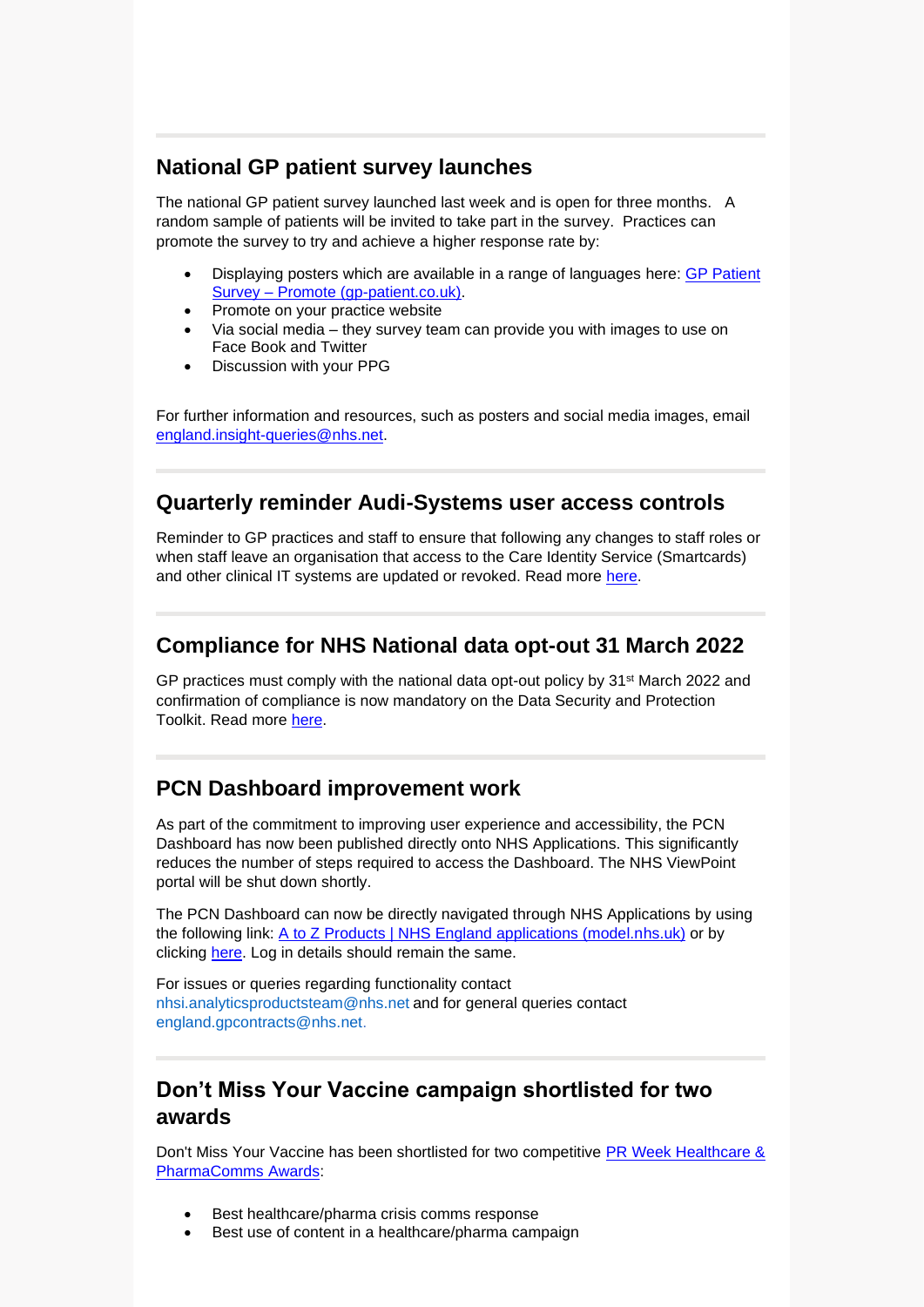And nhsvaccinefacts.com is also nominated for:

• Best use of content in a healthcare/pharma campaign

# **Information from Acute Providers**

# **From GSTT - Rejected referrals following appointments being booked**

We have recently seen an increase in complaints regarding rejected referrals following appointments being booked on the system. Please ensure that you advise your patients that once an appointment is booked the referral will be assessed by a clinician in the hospital. Once assessed, the referral may be redirected or rejected and the clinical rationale for this will be fed back to you so that you can share this with your patient. The appointment will be cancelled once the referral is rejected.

It is also important that patients are informed at the time of booking their appointment that the appointment date and time may be changed if it is more clinically appropriate for the patient to be seen in a different clinic or by a different clinical team once the referral is assessed.

### **Temporary closure of SEL post Covid clinics at GSTT and KCH**

In addition to the suspension of Post Covid Assessment Clinics at Kings College Hospital Trust, Guys & St Thomas' has also taken the decision to temporarily suspend the clinics at St Thomas'. Hence at this time, we are requesting that Practices do not send any referral requests to the Trust. Clinics are due to re-start at GSTT on the 25 January. Currently we do not have a start date for KCH clinics but expect that this will also be in the next few weeks. A further communication will be circulated when a date is confirmed.

In the interim if patients present with post covid symptoms, GPs are asked to follow the Primary Care assessment steps published in the Clinical Reference Guidance for London for the Post-COVID Syndrome Pathway and to use Post Covid Advice & Guidance for any pressing clinical questions.

GPs can also direct patients to<https://www.yourcovidrecovery.nhs.uk/> for general support and information.

# **Cancer updates**

# **Updated - South East London Cancer Alliance**

Please find below a link to the latest version of the update, which also includes FAQs for primary care on cancer services in south east London to support GPs and patients during the pandemic.

[Cancer updates for GPs \(19 January 2022\)](https://selondonccg.nhs.uk/wp-content/uploads/2022/01/SEL-Cancer-Updates-FAQs-for-Primary-Care-19-Jan-2022.pdf) 

# **Online seminars, webinars and e-learning**

# **SEL CCG Covid-19 vaccination briefing**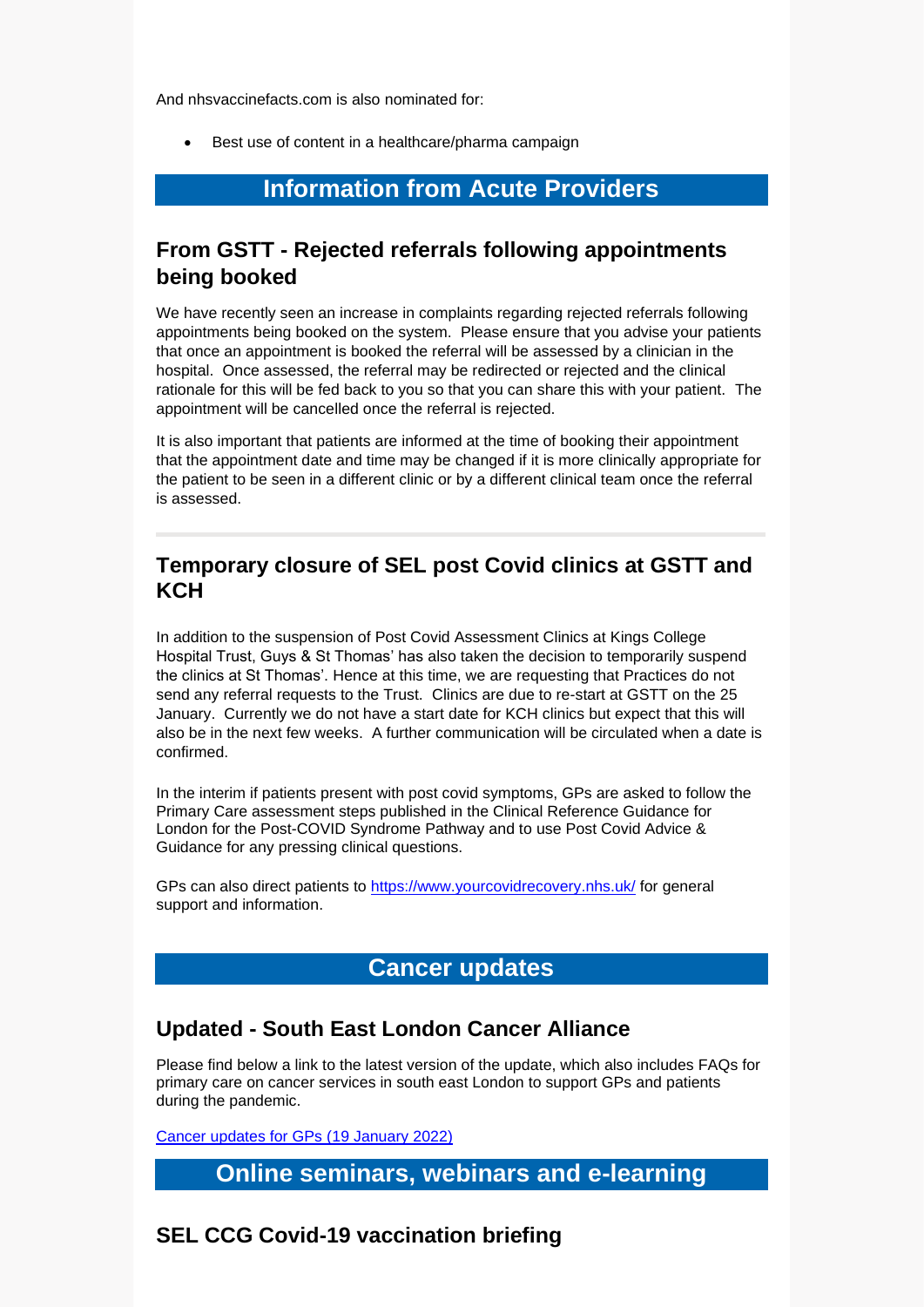Tuesday 25 January - 15.00 to 16.00 on MS teams.

Hosted by Jessica Arnold, Director of Flu and Covid Vaccinations. The event is open to any faith leader or organisation, voluntary and community sector organisation and community champions. Please share the invitation with your network.

Register [here.](https://www.eventbrite.co.uk/e/covid-19-webinar-update-on-vaccination-programme-for-south-east-london-tickets-244373406437)

#### **NHSE/I webinar – Making COVID Simple**

Tuesday 25 January 17.00-18.30

Expert speakers will use clear and simple terms to explain some of the most complex issues about COVID and about the vaccinations that can protect us against it. Includes a  $O&A$ .

Register [here.](https://www.eventbrite.co.uk/e/covid-made-simple-the-complexities-explained-tickets-244529954677?aff=Invite)

#### **Londonwide LMC mandatory vaccination seminar**

Londonwide LMCs are offering a mandatory vaccinations seminar which will provide an overview to GPs and Practice Managers to understand who is likely to be covered by the new Regulations; and practical guidance in relation to the steps they should be taking now to manage risks arising, particularly in relation to those who may be reluctant or who may refuse to be vaccinated

Tuesday 25 January 12.30-13.30 OR Thursday 27 January 12.30-13.30.

These will be via Zoom. Please attend only one session.

Contact [lead@lmc.org.uk](mailto:lead@lmc.org.uk) to book your place.

#### **Malnutrition and appropriate prescribing of oral nutritional supplements**

Lunchtime seminar with GSTT nutrition and dietetic department.

Friday 28 January 2022 - 13.30 to 14.30

Book via the [link.](https://www.eventbrite.co.uk/e/malnutrition-and-appropriate-prescribing-of-oral-nutritional-supplements-tickets-225757947097)

#### **Kooth webinars**

[Kooth](https://explore.kooth.com/gp/) are delivering a number of webinars for GPs throughout 2022. Sign up [here.](https://docs.google.com/forms/d/1IhSKQvhSiOv5DfSzwBWm30_rs4iKSgoT6WBWJaDeOEs/edit?ts=61b8bf50)

The webinars will include an overview of all the features and support available on Kooth, how you can signpost young people to the service, and an opportunity to ask questions. Please note that the Zoom link for the webinar is on the sign-up form*.*

#### **Diabetes UK webinar**

[Diabetes and Planning a Pregnancy Tickets, Tue 25 Jan 2022 at 17:00 | Eventbrite](https://www.eventbrite.co.uk/e/diabetes-and-planning-a-pregnancy-tickets-225780163547)